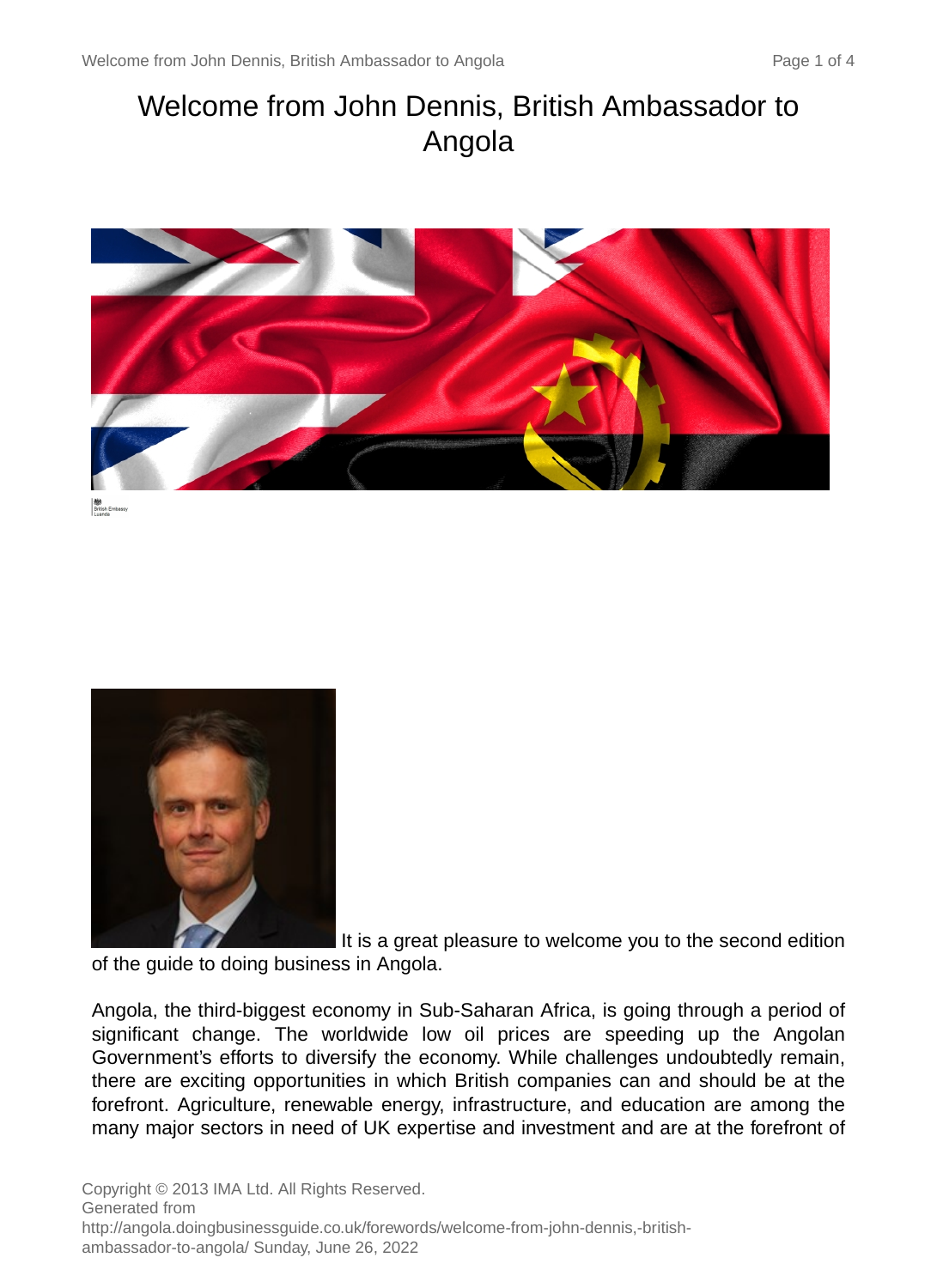our High Level Prosperity Partnership (HLPP) with Angola. British companies are welcome in Angola and are well placed to take advantage of this phenomenal growth.

Year on year we see increases in the momentum in investment and trade relations between our two countries, in both directions and in our mutual interest. This autumn alone we have four inward trade missions planned, along with a GREAT month in November. More missions are already in the pipeline for next year. Interest from UK companies in this market shows no abating. UK exports grew by 36% in 2014 alone.

Our trade with Angola and UK investment in the market (the UK's fourth largest export destination in Africa) have been growing fast. Further developing our trade and business relationship with Angola is a very high priority for the British Government. There is immense demand in Angola for good quality British products, services and expertise; and there is already a substantial volume of business; but we can do more.

The Team in the British Embassy here in Luanda stands ready to assist you in any way we can. These are truly exciting times for business in Angola and I wish you every success.

**John DennisBritish Ambassador to Angola and Sao Tome & Principe** www.gov.uk/government/world/organisations/british-embassy-luanda

Sponsored By:

### **Urban Requalification / Investments / Real Estate & Property Services**



## **Energy / Case Study**



#### **Investment Management**

Copyright © 2013 IMA Ltd. All Rights Reserved. Generated from http://angola.doingbusinessguide.co.uk/forewords/welcome-from-john-dennis,-britishambassador-to-angola/ Sunday, June 26, 2022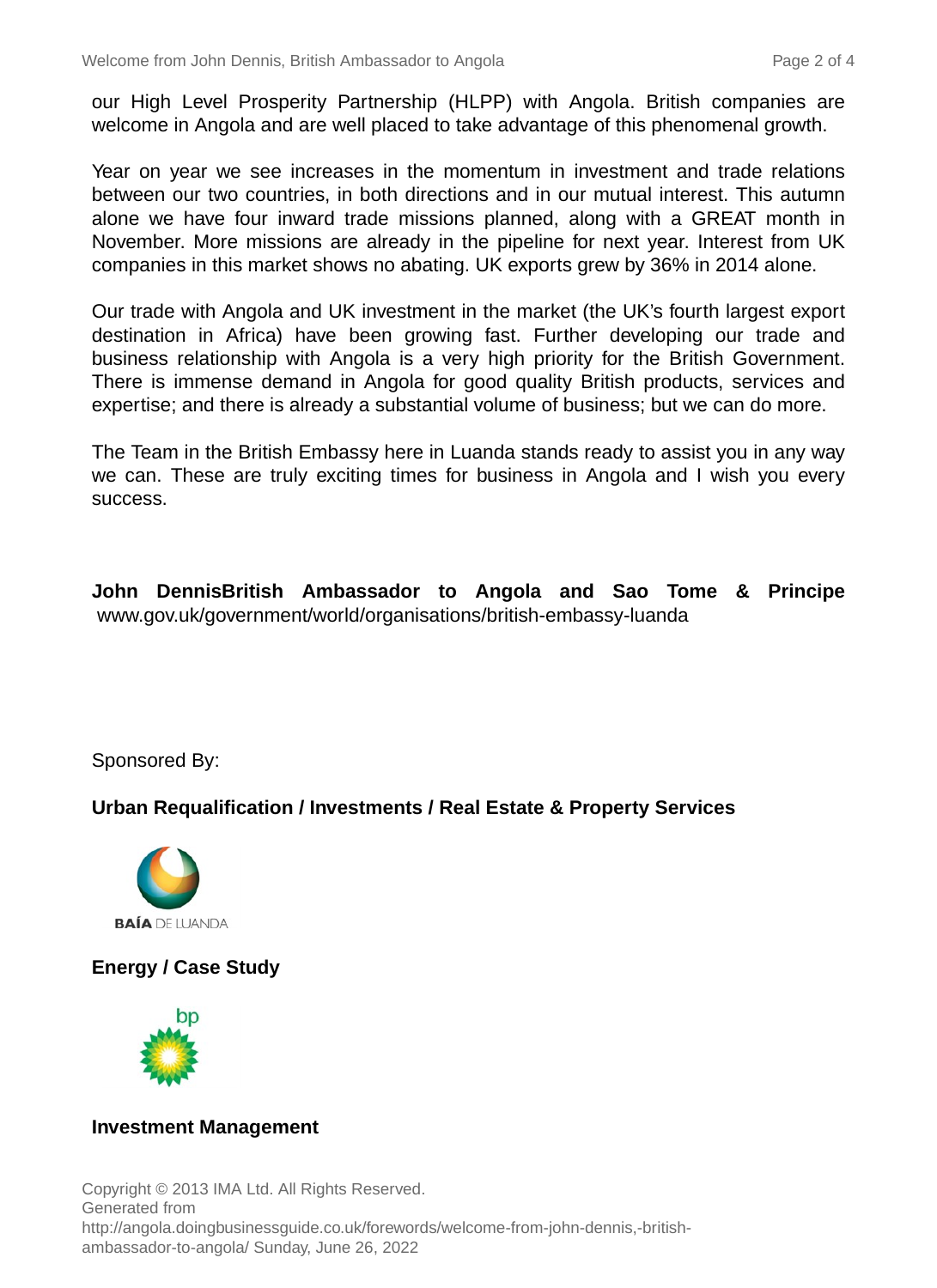

## **Security / Risk Services**



**Professional Business Services**



**Logistics / Shipping & Supply Chain**



**Energy**



## **Banking / Financial Services**



## **ICT & Telecommunications**



;

Copyright © 2013 IMA Ltd. All Rights Reserved. Generated from http://angola.doingbusinessguide.co.uk/forewords/welcome-from-john-dennis,-britishambassador-to-angola/ Sunday, June 26, 2022